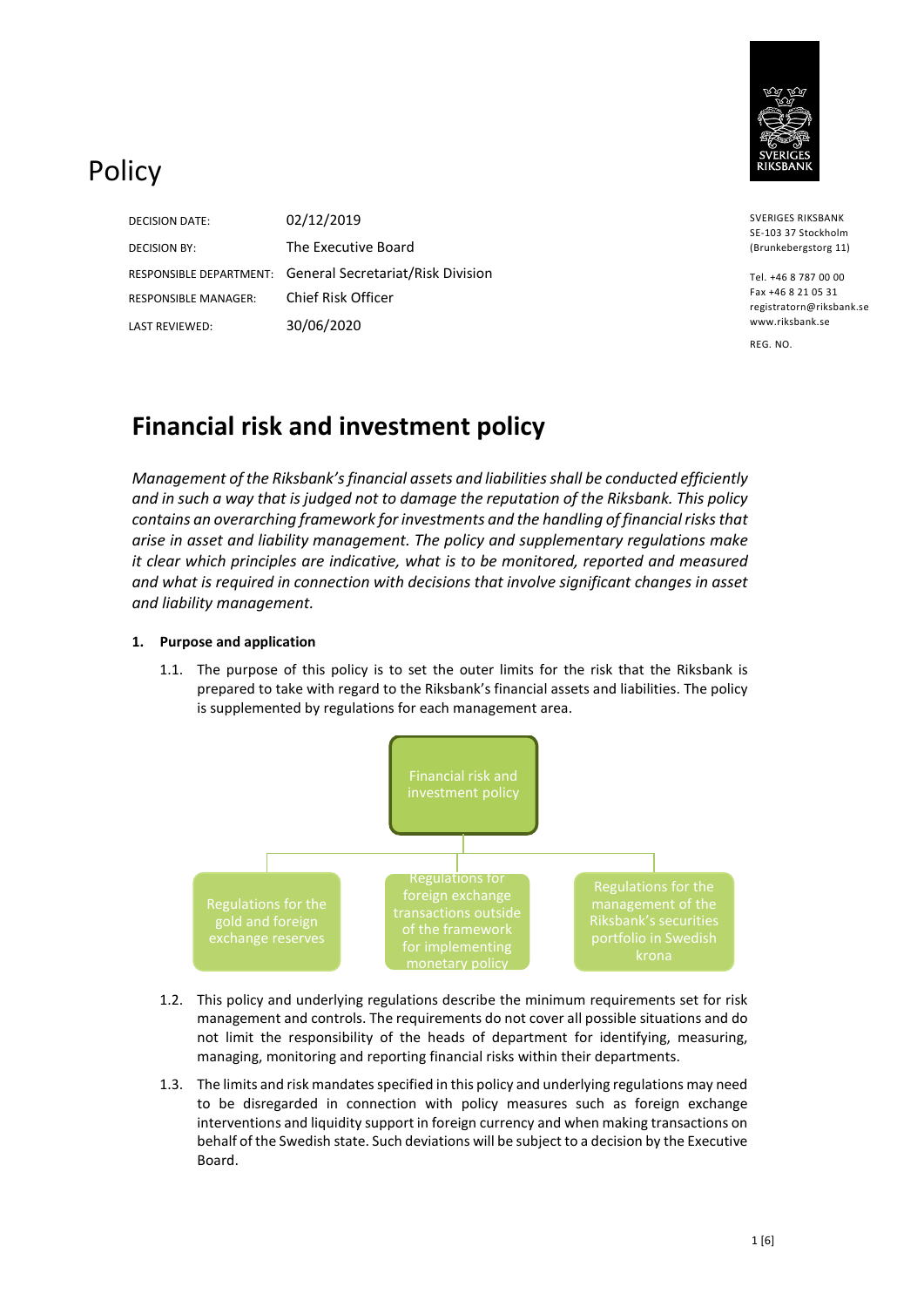

- 1.4. This policy is not valid for loans provided for liquidity assistance purposes in accordance with Chapter 6, Article 8 of the Sveriges Riksbank Act (1988:1385). The financial risks that the Riksbank is exposed to in connection with such liquidity support shall, however, be monitored in accordance with the principles described in the *regulations for the gold and foreign exchange reserves*. Furthermore, the risks shall be evaluated in the way described i[n 5.6](#page-2-0) in this policy.
- 1.5. Poin[t 6.4](#page-2-1) applies to loans that are provided by the Riksbank and that are not covered by the regulations stated in 1.1 and do not refer to such loans as are stated in 1.4, such as intraday loans.

#### <span id="page-1-0"></span>**2. Guidelines for management of the gold and foreign exchange reserves**

- 2.1. Every year or when necessary, the Financial Stability and Monetary Policy Departments shall assess the size and composition of foreign currency that the Riksbank needs to hold for contingency purposes to be able to perform its tasks and meet its commitments.
- 2.2. The assessment of the need for contingency purposes shall be translated into a combination of the gold and foreign exchange reserves called the policy portfolio. The policy portfolio is defined by the Markets Department (AFM) and forms a starting point for the management of the gold and foreign exchange reserves. The policy portfolio's currency composition excluding the gold reserve shall correspond to the currency composition in [2.1,](#page-1-0) and be defined annually in the *regulations for the gold and foreign exchange reserves.* Management may deviate from the policy portfolio in accordance with the deviation mandates defined in the *regulations for the gold and foreign exchange reserves*.
- 2.3. Management of the gold and foreign exchange reserves shall contribute to safeguarding the Riksbank's financial independence. The reserves' market risk may therefore not exceed the policy portfolio's market risk, with the exception of minor deviations considered necessary by the Chief Risk Officer. In addition, the long-term returns on the gold and foreign exchange reserves shall exceed the returns on the policy portfolio.
- 2.4. Considering the requirements imposed by the Riksbank's remit, management shall take sustainability into account when selecting assets in the foreign exchange reserves.

#### **3. Basic principles**

- 3.1. Management of the Riksbank's financial assets and liabilities shall be conducted efficiently and in such a way that is judged not to damage the reputation of the Riksbank.
- 3.2. Management of the Riksbank's financial assets and liabilities can be performed by the Riksbank itself or by another institution ("external manager") on condition that it complies with the requirements in this policy and underlying risk regulations.
- 3.3. Transactions and business relationships shall be documented in the manner and form that is the best standard on the respective market. The division of responsibility between the parties shall be reasonably balanced with regard to the status of the Riksbank as a central bank and the documentation shall be adjudged to function in accordance with the applicable national legislation.

#### **4. Definitions**

- 4.1. Risk is uncertainty about future events and their negative effects on the Riksbank's operations, financial result or reputation.
- 4.2. The Riksbank's financial risks consist of credit, liquidity and market risk. These risk types are defined in more detail in the *regulations for the gold and foreign exchange reserves*.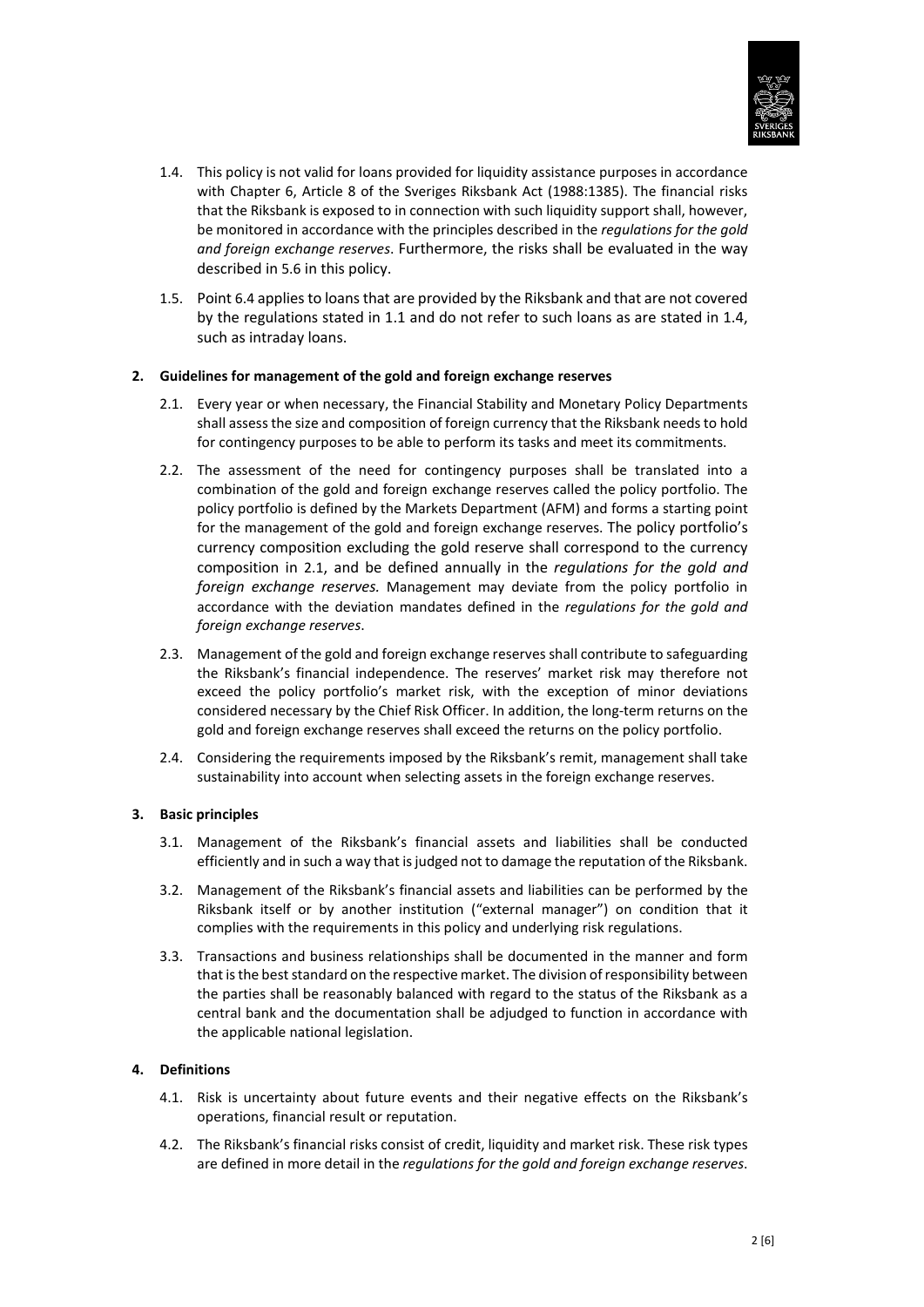

4.3. The risk management of financial risks entails identifying, measuring, monitoring and reporting the risks.

#### **5. Risk management**

- 5.1. Management of the financial risks in the Riksbank shall aim to limit potential losses of the Riksbank's financial assets and liabilities so that the Riksbank can always perform its tasks and meet its commitments.
- 5.2. The Basel Committee's principles shall guide the Riksbank's management and curtailment of financial risks.
- 5.3. All financial risks shall be quantified using the measurements that are most appropriate for each risk type. The principles for these measures are defined in the *regulations for the gold and foreign exchange reserves*.
- 5.4. Stress tests and scenario analyses shall be used to identify high-risk areas and concentration risks, and to evaluate the combined effects of financial stress.
- 5.5. Limits shall be used where applicable to curtail the financial risks. Limits and who adopts them shall be made clear in supplementary regulations.
- <span id="page-2-0"></span>5.6. Decisions that entail fundamental changes in the management of the Riksbank's financial assets and liabilities shall be drafted jointly by all the divisions concerned. The Chief Risk Officer decides how this drafting takes place.

#### **6. Organisation, reporting and control**

- 6.1. The Riksbank shall have an organisation, a working method and systems that ensure good goal achievement, risk management and contingency planning.
- 6.2. The heads of department are responsible for ensuring that the financial risks inherent in their own department's operations are continuously identified, measured, monitored and reported to the Executive Board, the Riksbank's Management Group, the Chief Risk Officer and other relevant individuals.
	- 6.2.1. Infringements of limits and regulations shall be immediately reported to the setter of the limits/mandates.
	- 6.2.2. The overall level of risk and the utilisation of credit, liquidity and market risk mandates shall be reported monthly.
	- 6.2.3. The Head of the Markets Department shall submit four-monthly reports on risk exposure in terms of credit, liquidity and market risks, and on how the deviation mandate for the gold and foreign exchange reserves has been utilised. The Markets Department is responsible for reporting the risks, both for the management of the Riksbank's financial assets and liabilities as a whole and separately for the management of the gold and foreign exchange reserves, as well as for the Riksbank's securities portfolio in Swedish kronor.
	- 6.2.4. The Head of the Markets Department is responsible for monitoring management of the foreign currency reserve once a year based on consideration being shown for sustainability in the choice of assets.
- 6.3. The Head of the Markets Department is responsible for ensuring that the assets managed by the Department where necessary shall be able to be converted to liquid funds within the time period required on each occasion to fulfil the Riksbank's tasks and commitments.
- <span id="page-2-1"></span>6.4. The Markets Department is responsible, in accordance with the Riksbank's instructions, for drawing up regulations on what collateral the Riksbank shall accept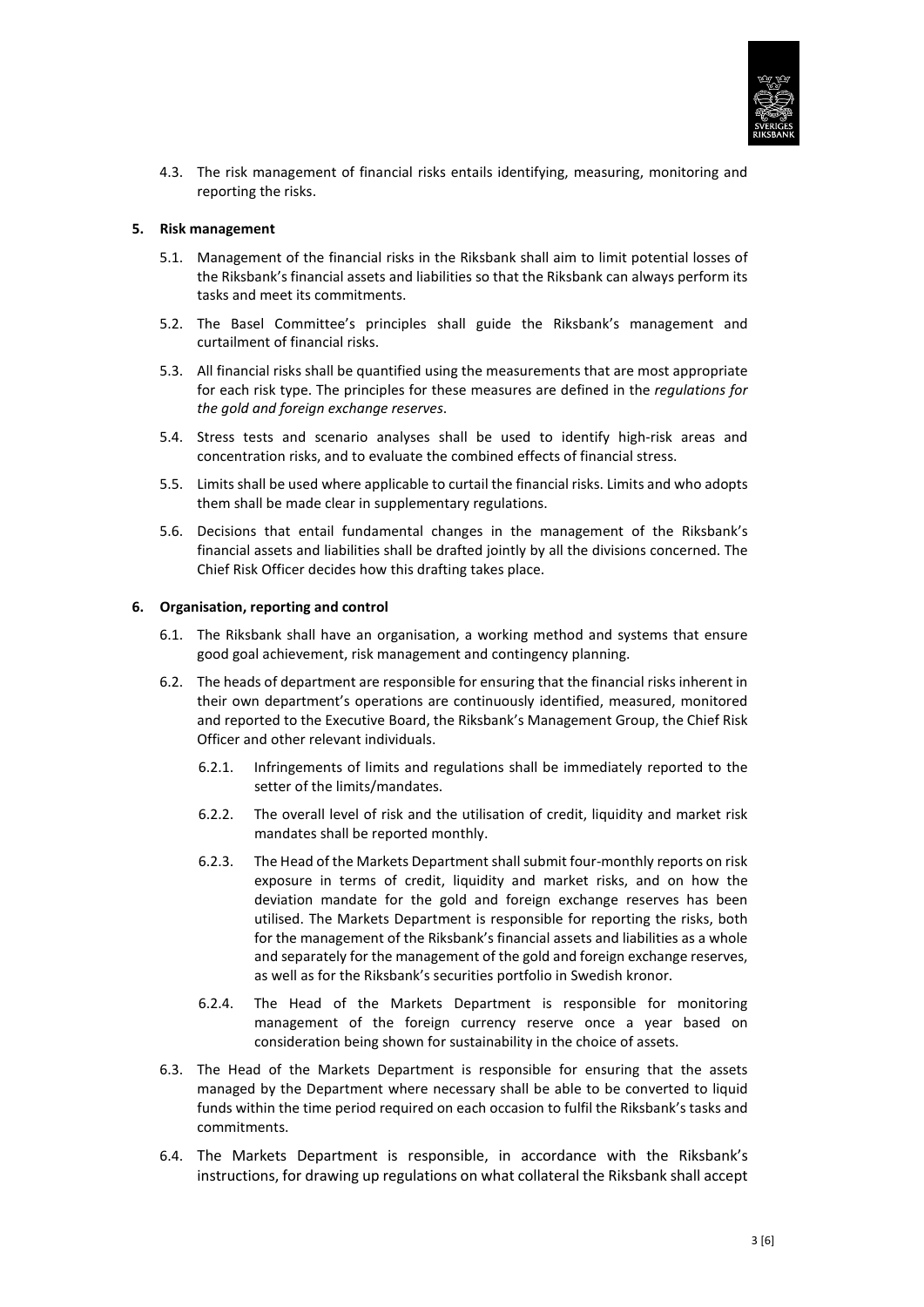

for intraday loans in RIX and in monetary policy lending. These regulations shall at least specify:

- 6.4.1. eligible asset types
- 6.4.2. permitted categories of issuers of such assets
- 6.4.3. credit rating requirements
- 6.4.4. eligible countries
- 6.4.5. eligible currencies
- 6.4.6. haircuts
- 6.4.7. forms of collateral provision.
- 6.5. The Chief Risk Officer is responsible, in accordance with the Riksbank's instructions, for the drafting of Executive Board decisions on the *regulations for the gold and foreign exchange reserves*. These regulations shall at least specify:
	- 6.5.1. the design of the policy portfolio
	- 6.5.2. permitted countries
	- 6.5.3. permitted currencies
	- 6.5.4. permitted asset types
	- 6.5.5. permitted issuers
	- 6.5.6. permitted counterparties
	- 6.5.7. permitted deviations from the policy portfolio
	- 6.5.8. limits for credit, market and liquidity risk.
- 6.6. The Chief Risk Officer is responsible, in accordance with the Riksbank's instructions, for the drafting of Executive Board decisions on the *regulations for foreign exchange transactions outside of the framework for implementing monetary policy*. These regulations shall at least specify:
	- 6.6.1. the forms for foreign exchange transactions outside of the framework for implementing monetary policy [under the framework for RIX and monetary policy instruments].
- 6.7. The Chief Risk Officer is responsible, in accordance with the Riksbank's instructions, for the drafting of Executive Board decisions on *regulations for the management of the Riksbank's securities portfolio in Swedish kronor*. These regulations shall at least specify:
	- 6.7.1. permitted asset types
	- 6.7.2. maximum permitted holdings
	- 6.7.3. permitted interest rate risk
	- 6.7.4. permitted transactions.
- 6.8. The Chief Risk Officer is responsible, in accordance with the Riksbank's instructions, for an independent control and reporting of the Riksbank's financial risks.
	- 6.8.1. The Chief Risk Officer shall decide on the method for financial asset and liability valuation.
	- 6.8.2. The Chief Risk Officer shall decide on the methods used for the calculation, valuation and consolidation of the financial risks.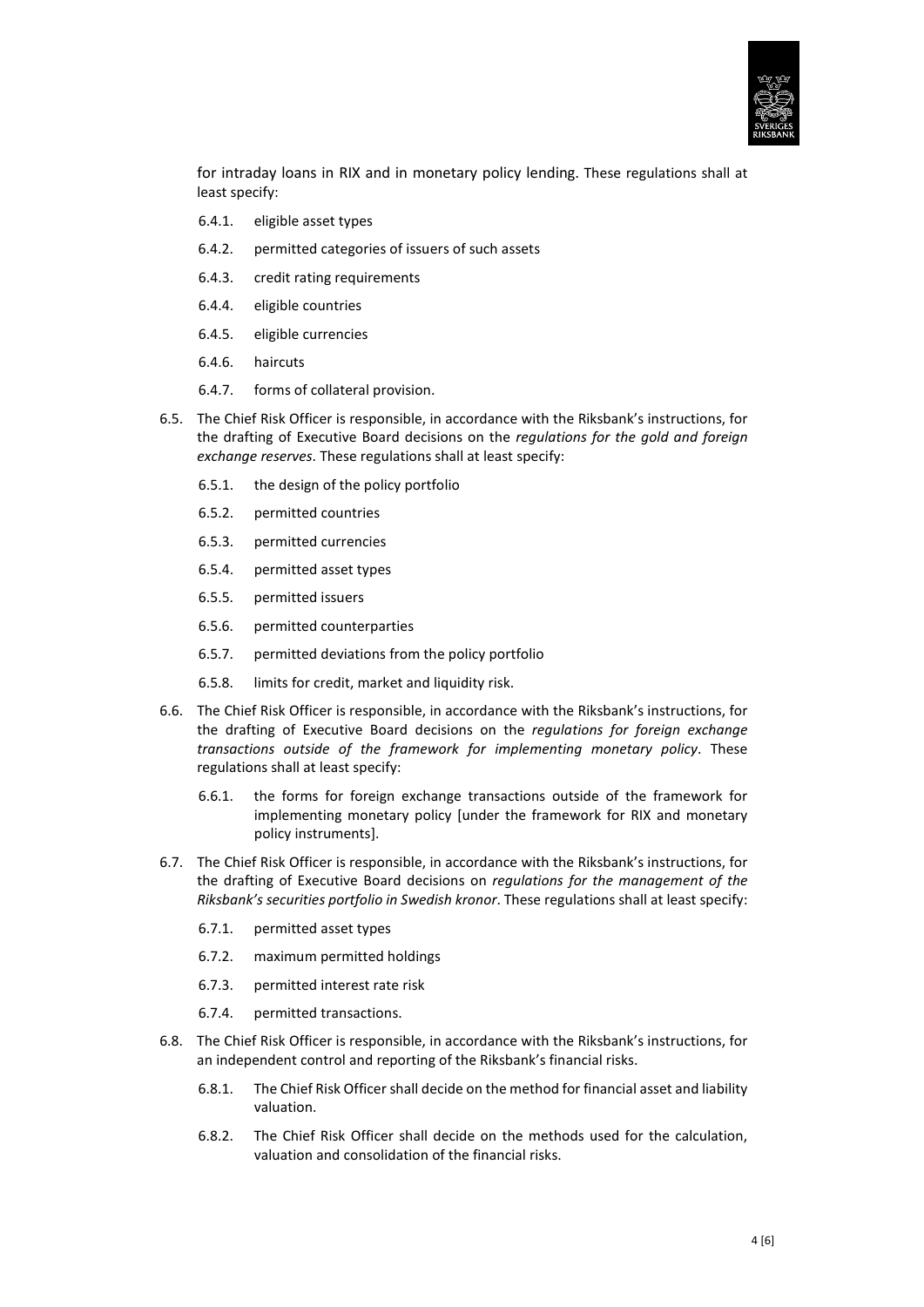

- 6.8.3. The Chief Risk Officer shall submit a four-monthly report to the Executive Board on the Chief Risk Officer's assessment of the financial risks.
- 6.8.4. The Chief Risk Officer shall decide on the routines for reporting limit infringements.
- 6.8.5. The Chief Risk Officer shall submit proposals for the revision of this policy and supplementary regulations, inform the relevant divisions of the Executive Board's decisions and ensure that decisions are kept together and easily accessible.